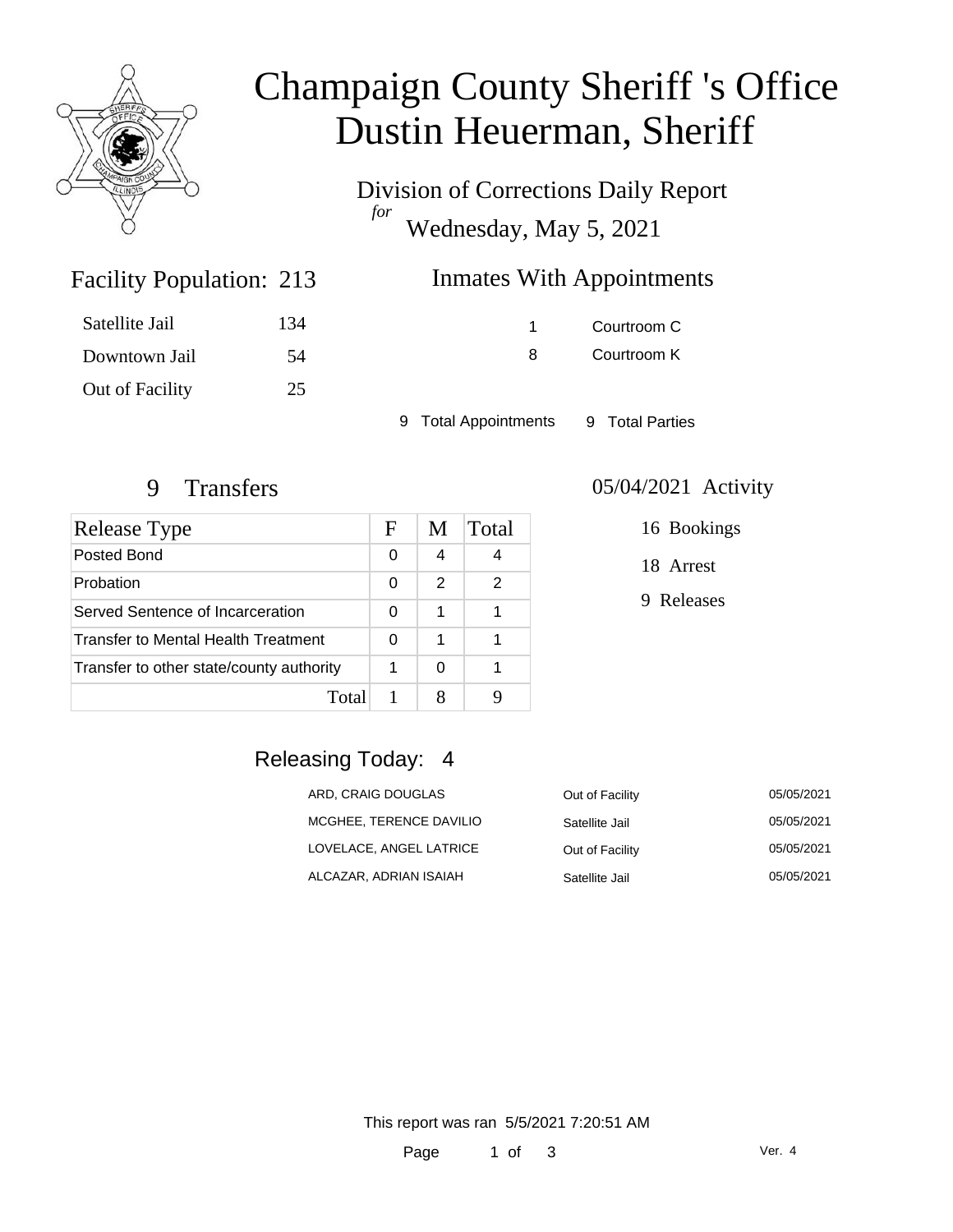

# Champaign County Sheriff 's Office Dustin Heuerman, Sheriff

Division of Corrections Daily Report *for* Wednesday, May 5, 2021

#### Custody Status Count

- Electronic Home Dentention 23
	- Felony Arraignment 6
		- Felony Other 1
	- Felony Pre-Sentence 6
	- Felony Pre-Sentence DUI 1
		- Felony Pre-Trial 117
	- Felony Sentenced CCSO 5
	- Felony Sentenced IDOC 32
		- Hold Other 1
		- Hold Sentenced IDOC 2
	- Misdemeanor Arraignment 3
		- Misdemeanor Pre-Trial 4
			- Petition to Revoke 1
			- Remanded to DHS 9
		- Traffic Sentenced CCSO 2
			- Total 213

This report was ran 5/5/2021 7:20:51 AM